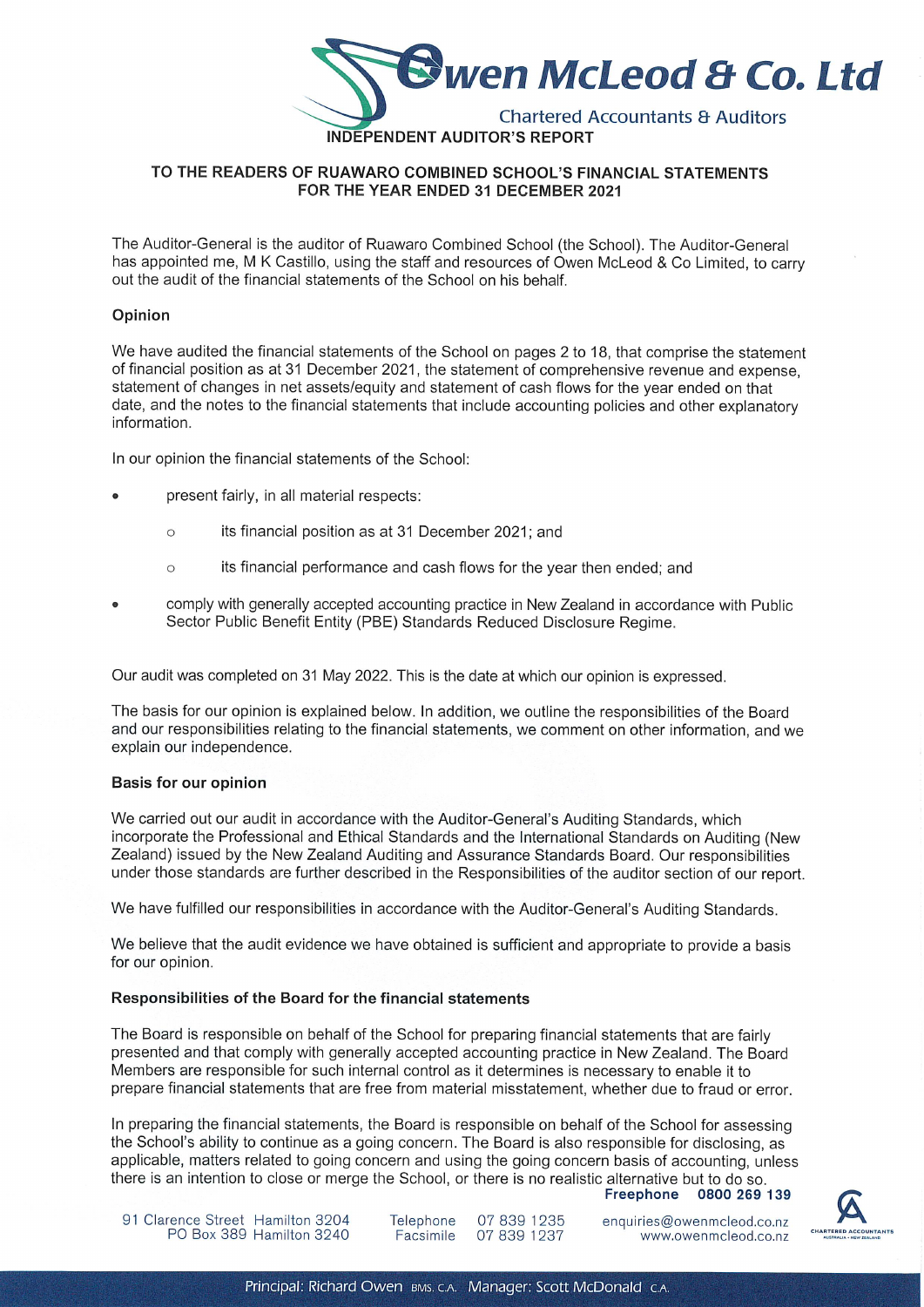The Board's responsibilities, in terms of the requirements of the Education and Training Act 2020, arise from section 87 of the Education Act 1989.

# Responsibilities of the auditor for the audit of the financial statements

Our objectives are to obtain reasonable assurance about whether the financial statements, as a whole, are free from material misstatement, whether due to fraud or error, and to issue an auditor's report that includes our opinion.

Reasonable assurance is a high level of assurance, but is not a guarantee that an audit carried out in accordance with the Auditor-General's Auditing Standards will always detect a material misstatement when it exists. Misstatements are differences or omissions of amounts or disclosures, and can arise from fraud or error. Misstatements are considered material if, individually or in the aggregate, they could reasonably be expected to influence the decisions of readers taken on the basis of these financial statements.

For the budget information reported in the financial statements, our procedures were limited to checking that the information agreed to the School's approved budget.

We did not evaluate the security and controls over the electronic publication of the financial statements.

As part of an audit in accordance with the Auditor-General's Auditing Standards, we exercise professional judgement and maintain professional scepticism throughout the audit. Also:

- We identify and assess the risks of material misstatement of the financial statements, whether due to fraud or error, design and perform audit procedures responsive to those risks, and obtain audit evidence that is sufficient and appropriate to provide a basis for our opinion. The risk of not detecting a material misstatement resulting from fraud is higher than for one resulting from error, as fraud may involve collusion, forgery, intentional omissions, misrepresentations, or the override of internal control.
- We obtain an understanding of internal control relevant to the audit in order to design audit procedures that are appropriate in the circumstances, but not for the purpose of expressing an opinion on the effectiveness of the School's internal control.
- We evaluate the appropriateness of accounting policies used and the reasonableness of accounting estimates and related disclosures made by the Board.
- We conclude on the appropriateness of the use of the going concern basis of accounting by the Board and, based on the audit evidence obtained, whether a material uncertainty exists related to events or conditions that may cast significant doubt on the School's ability to continue as a going concern. If we conclude that a material uncertainty exists, we are required to draw attention in our auditor's report to the related disclosures in the financial statements or, if such disclosures are inadequate, to modify our opinion. Our conclusions are based on the audit evidence obtained up to the date of our auditor's report. However, future events or conditions may cause the School to cease to continue as a going concern.
- We evaluate the overall presentation, structure and content of the financial statements, including the disclosures, and whether the financial statements represent the underlying transactions and events in a manner that achieves fair presentation.
- We assess the risk of material misstatement arising from the Novopay payroll system, which may still contain errors. As a result, we carried out procedures to minimise the risk of material errors arising from the system that, in our judgement, would likely influence readers' overall understanding of the financial statements.